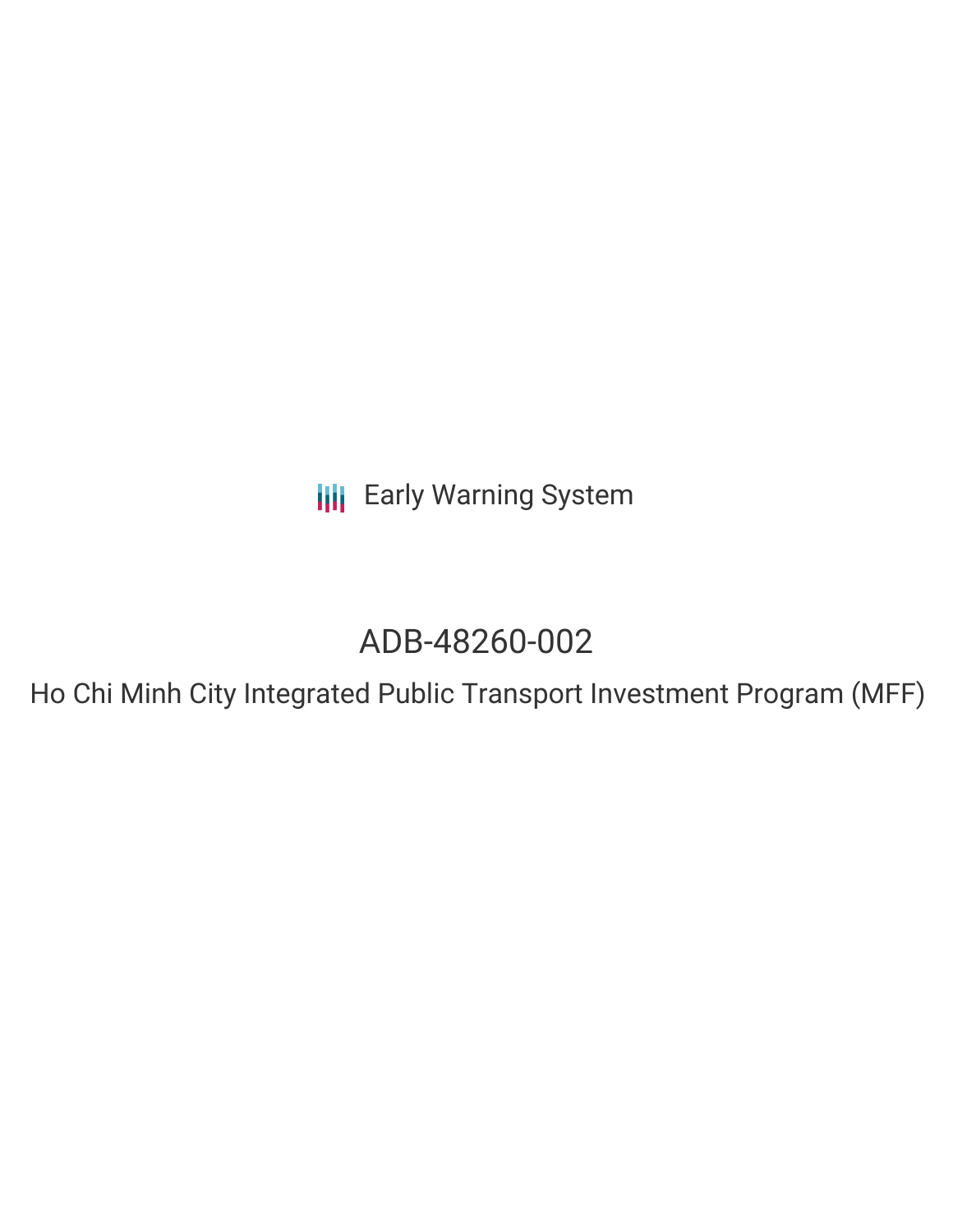

#### **Quick Facts**

| <b>Countries</b>               | Vietnam                      |
|--------------------------------|------------------------------|
| <b>Financial Institutions</b>  | Asian Development Bank (ADB) |
| <b>Status</b>                  | Proposed                     |
| <b>Bank Risk Rating</b>        | A                            |
| <b>Borrower</b>                | Government of Vietnam        |
| <b>Sectors</b>                 | Agriculture and Forestry     |
| <b>Investment Type(s)</b>      | Loan                         |
| <b>Investment Amount (USD)</b> | \$970.00 million             |
| <b>Loan Amount (USD)</b>       | \$970.00 million             |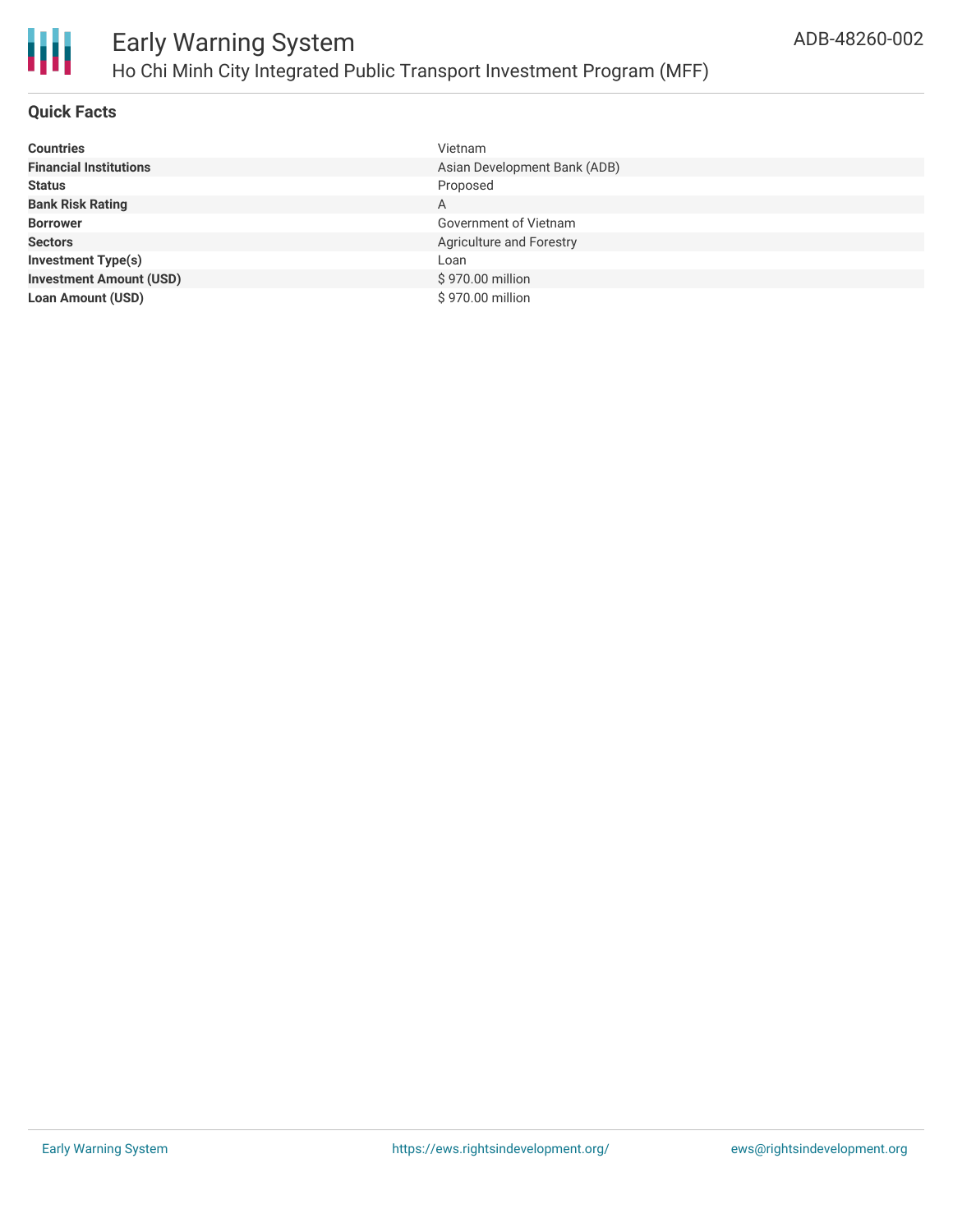

#### **Project Description**

According to ADB website, the Government's strategy for Ho Chi Minh City (HCMC) is to develop public transport to alleviate congestion and provide better access to services and employment opportunities to all groups. A sustainable public transport system will help address growing pressures on transport demand and the environment in high-density areas, to improve the quality of life, the working environment, the ability to attract investment in the area and access to services and will therefore help to reduce poverty in HCMC.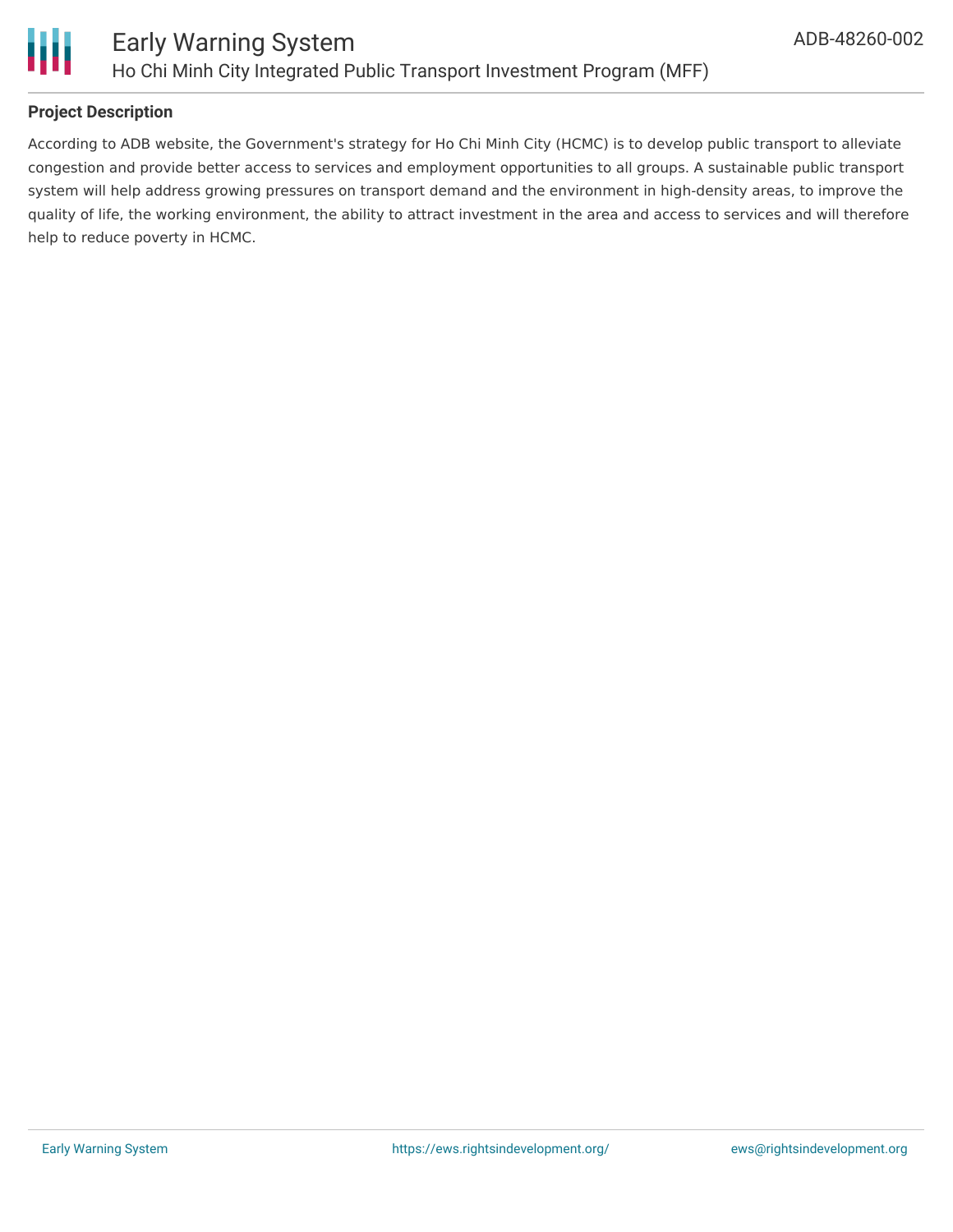

#### **Investment Description**

Asian Development Bank (ADB)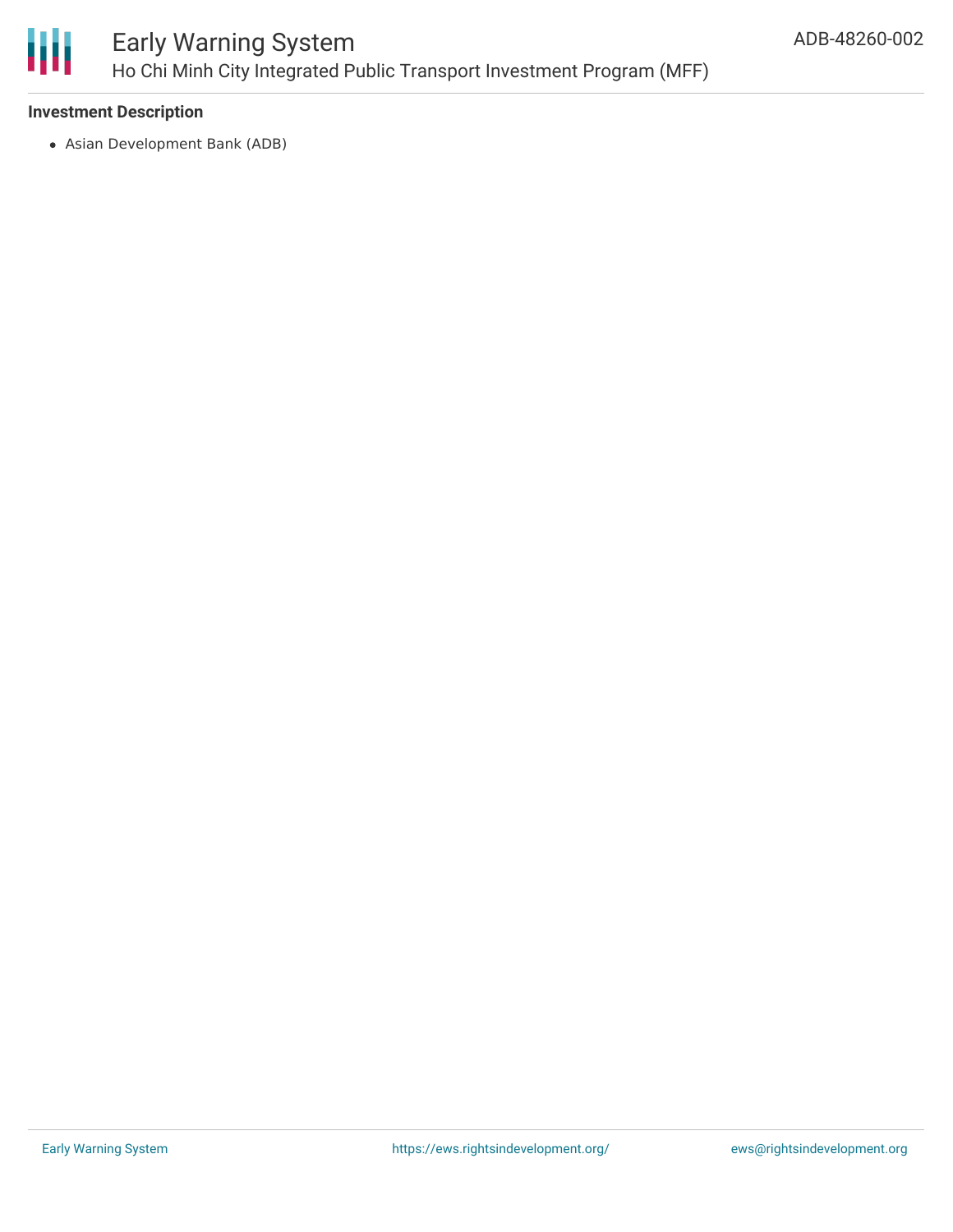

#### **Contact Information**

#### **Executing Agency: Ho Chi Minh City People's Committee**

86 Le Thanh Ton Street, Ben Nghe Ward, District 1, Ho Chi Minh City Viet Nam

#### **ACCOUNTABILITY MECHANISM OF ADB**

The Accountability Mechanism is an independent complaint mechanism and fact-finding body for people who believe they are likely to be, or have been, adversely affected by an Asian Development Bank-financed project. If you submit a complaint to the Accountability Mechanism, they may investigate to assess whether the Asian Development Bank is following its own policies and procedures for preventing harm to people or the environment. You can learn more about the Accountability Mechanism and how to file a complaint at: http://www.adb.org/site/accountability-mechanism/main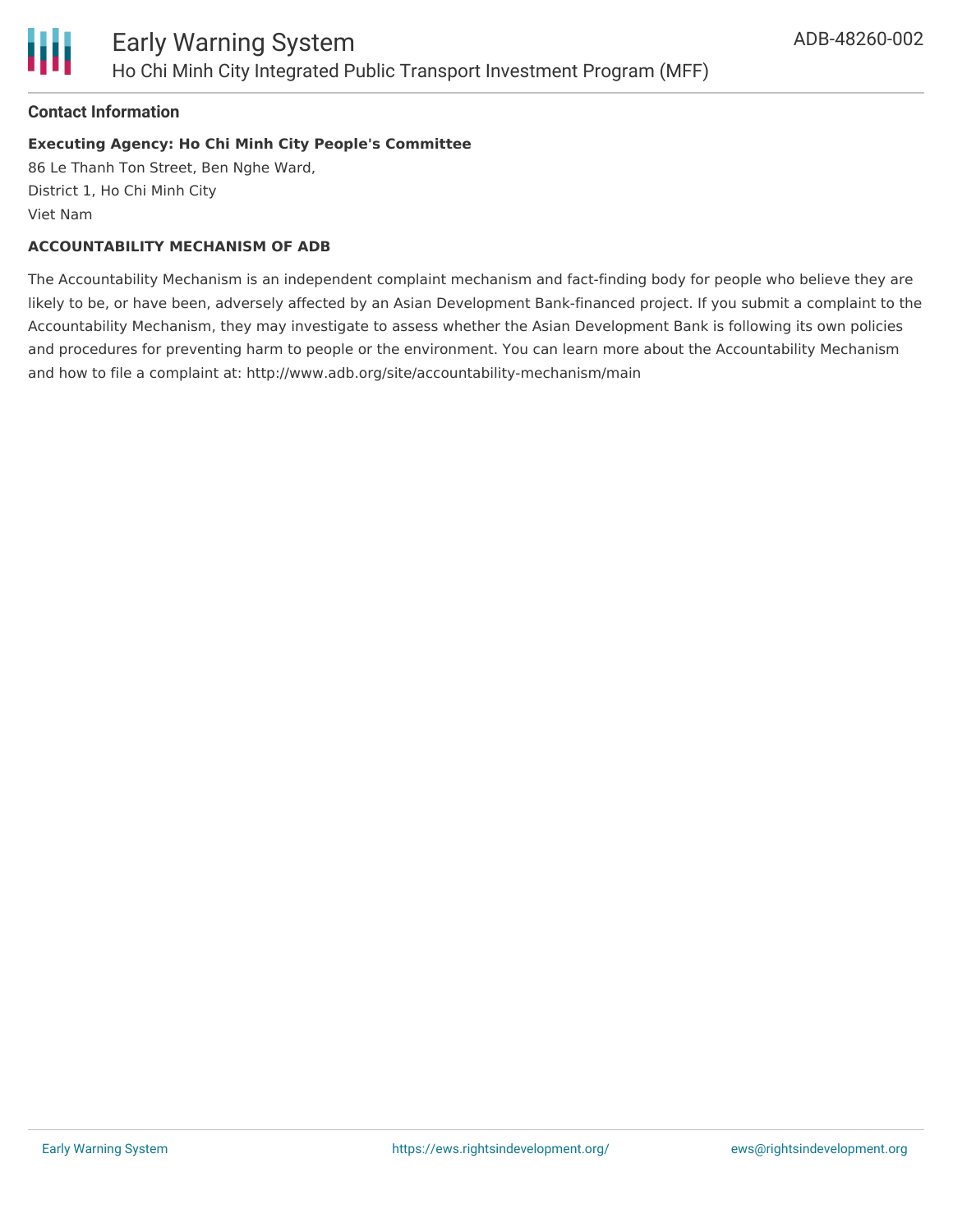

#### **Bank Documents**

- [Chuong](https://ewsdata.rightsindevelopment.org/files/documents/02/ADB-48260-002_y5sK9zl.pdf) trinh Dau tu Giao thong Cong cong Tich hop tai Tp Ho Chi Minh : Bang Du lieu Du an [\[Original](https://www.adb.org/vi/projects/documents/48260-002-project-data-sheet) Source]
- Ho Chi Minh City Integrated Public Transport [Investment](https://ewsdata.rightsindevelopment.org/files/documents/02/ADB-48260-002_V3NfZ8A.pdf) Program: Initial Poverty and Social Analysis [\[Original](https://www.adb.org/projects/documents/hcmc-integrated-public-transport-investment-program-ipsa) Source]
- Project [Disclosure](https://ewsdata.rightsindevelopment.org/files/documents/02/ADB-48260-002.pdf) PDF [\[Original](https://www.adb.org/printpdf/projects/48260-002/main) Source]